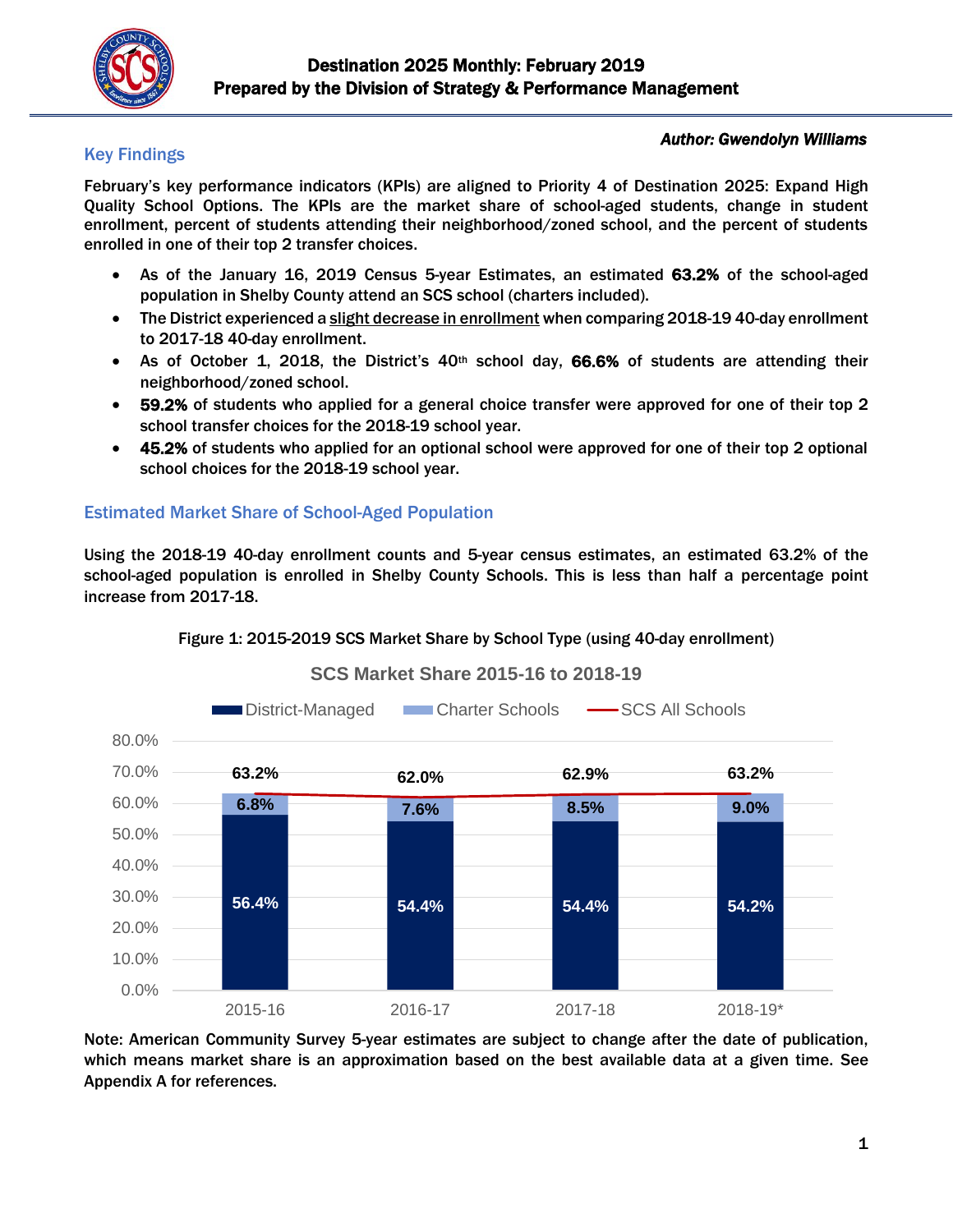

## Change in Student Enrollment Over Time (40-day enrollment counts)

Using October 2, 2017 enrollment counts (40th day), Shelby County Schools experienced a slight decrease in overall enrollment this year from 106,782 to 106,202 (includes charters). Over the past four years, districtmanaged schools have experienced an annual decrease in enrollment, while the charter school sector's enrollment has increased annually. The 2018-19 40-day enrollment with PreK is 111,756.



Figure 2: SCS Overall Change in K-12, 40-day Enrollment Over Time

Though overall enrollment counts decreased for District-managed schools, District-managed middle and secondary schools experienced an increase in student enrollment in 2018-19 compared to 2017-18 40-day enrollment.





District-Managed Day 40 K-12

Note: Schools serving grades K-8 are classified as elementary.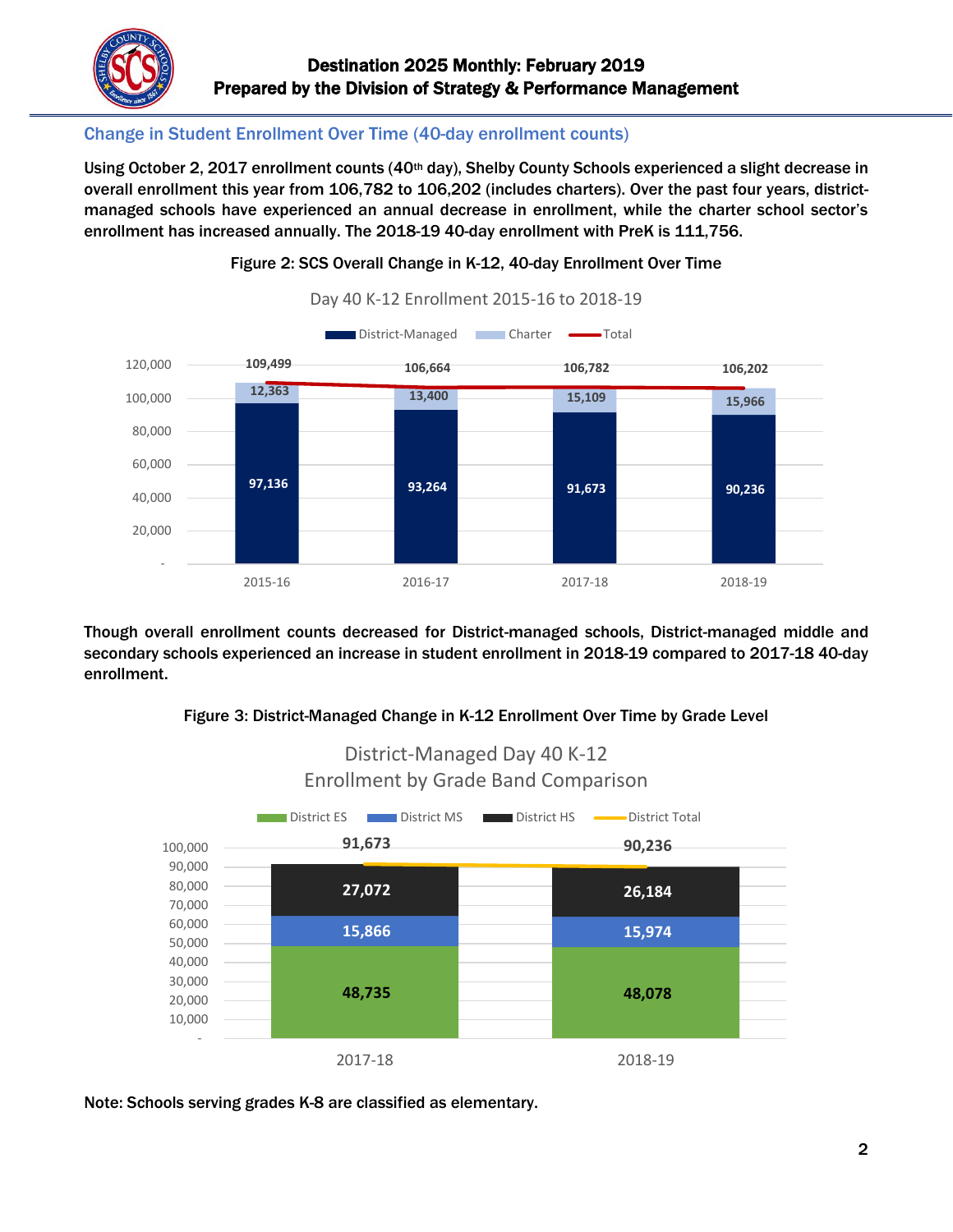

The charter sector's enrollment increased at all grade levels when comparing 40-day enrollment counts from 2017-18 to 2018-19. The charter elementary grade band had the highest enrollment increase compared to other grade bands.





## **School Choice**

Using day 40-enrollment counts and data from the Optional Schools Office and the General Choice Transfer staff, 66.6% of students in the District are attending their neighborhood/zoned school for the 2018-19 school year compared to 69.2% in 2017-18. There was an increase in the percentage of students enrolled in charter schools, choice transfers, and optional – zoned enrollment.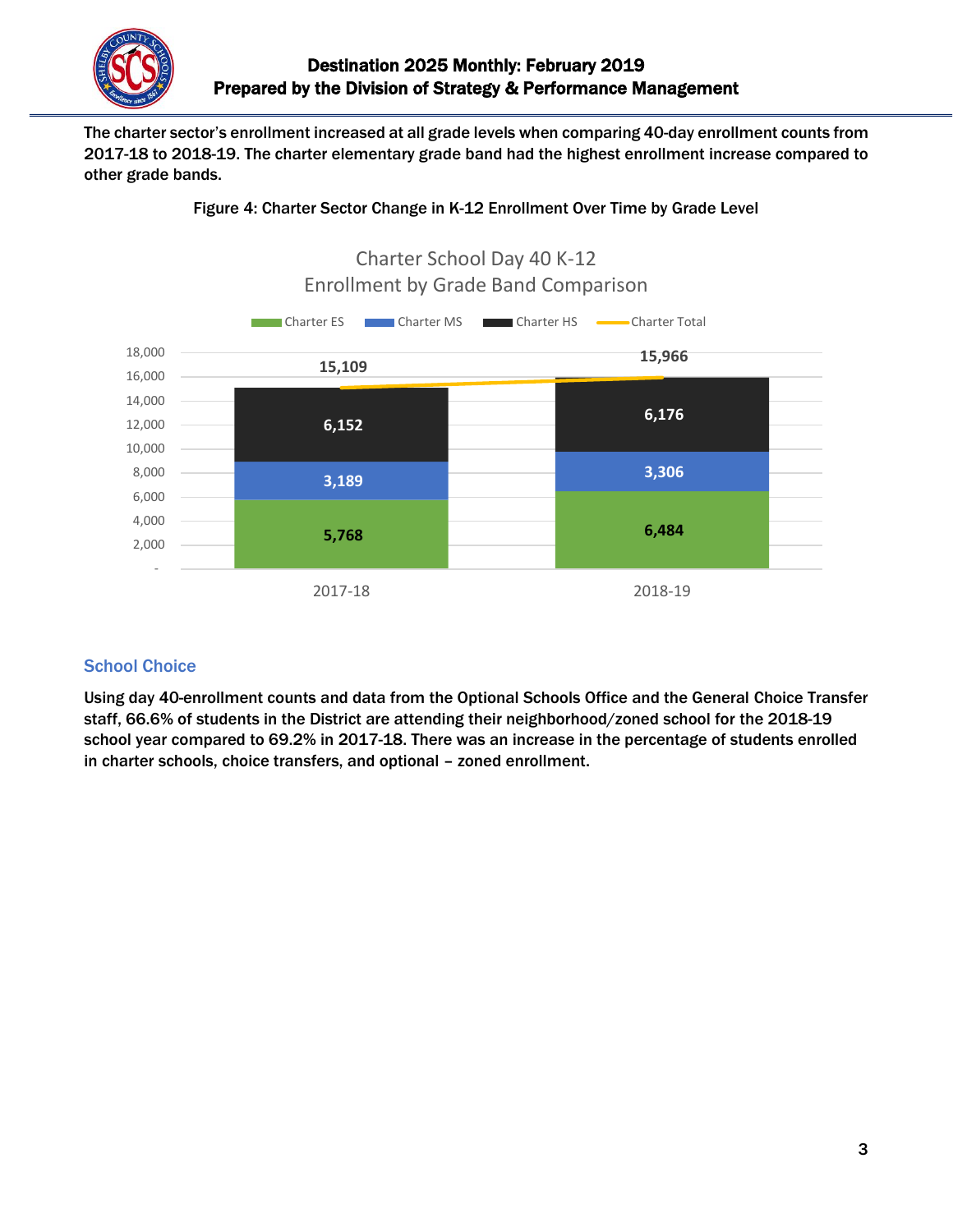

### $\overline{a}$ Figure 5: School Choice 2017-18 and 2018-19 Comparisons (40-day enrollment)

School Choice 2017-18 and 2018-19 Comparisons



A higher percentage of students in elementary grades attend their traditional zoned/neighborhood school; while a higher percentage of students in secondary/high schools attend charter schools compared to other grade levels. On average, a higher percentage of middle school students attend an optional school as a transfer compared to other grade levels.





2018-19 School Choice by Grade Band

### General Choice Transfer

Each year, families that participate in the General Choice Transfer process are given the opportunity to identify their top two school choices when applying online. The General Choice Transfer process has been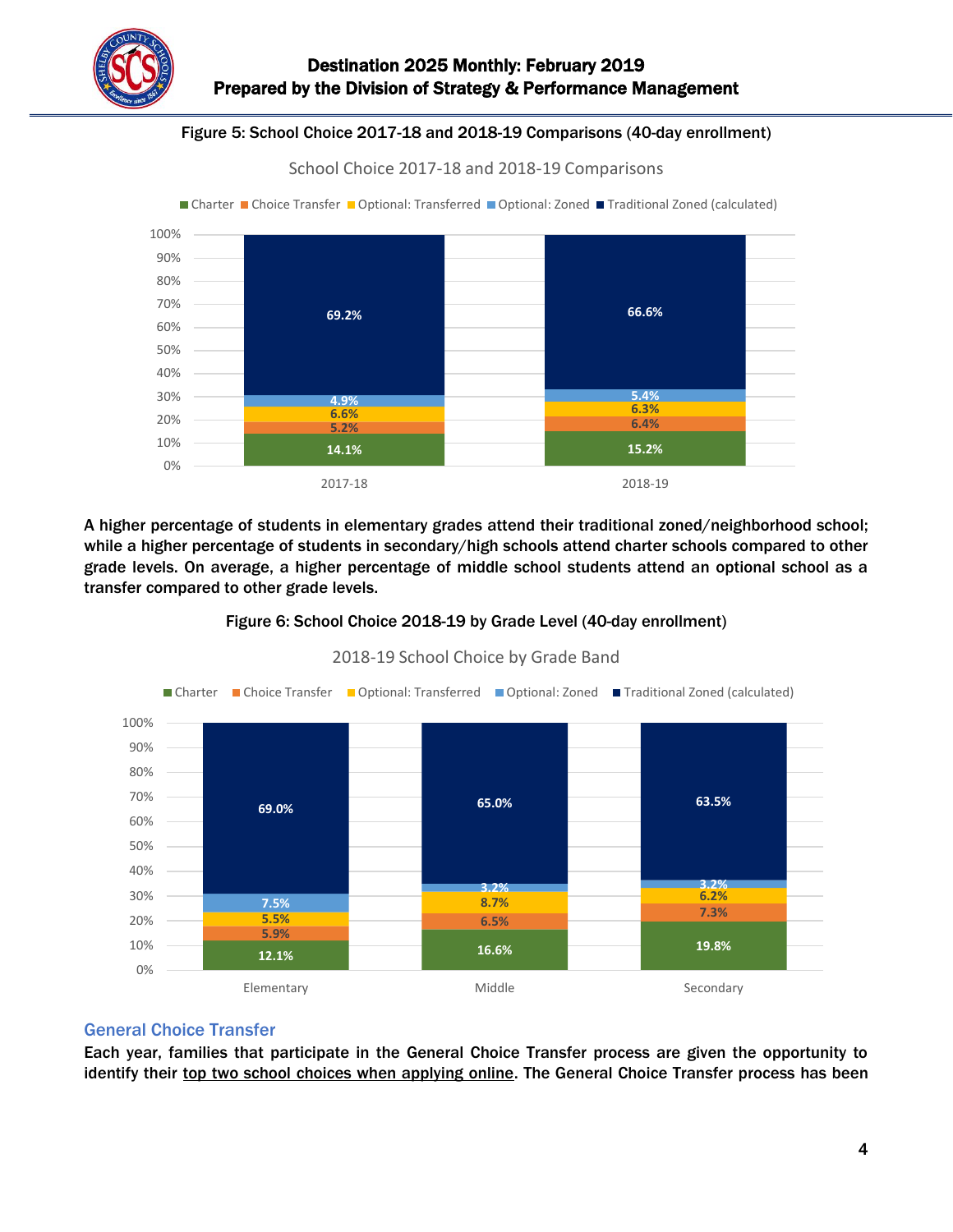

online since 2015. More than half of the students who applied were approved/accepted to one of their top two (2) choice transfer options for the 2018-19 school year.

 $\overline{a}$ 



\*The numbers above do not include renewal applications – the students who were approved in prior years. In prior years, systems were not in place to accurately and efficiently capture the number of approved general choice transfer students who enrolled in their approved transfer placement. We will be able to capture that information for the 2019-20 applicants who are applying now.

# Optional School Choice

Each year, families that participate in the Optional Schools process are given the opportunity to identify their top two school choices when applying. Last year was the first year of the Optional School's online process (for 2018-19 school year enrollment). Approximately 45% of students who applied were approved for one of their top two (2) optional school choices for the 2018-19 school year.

|                                                                              | $10000$ $\leq$ , $2010$ $\leq$ $20$ $\leq$ $00000$ $\leq$ $00000$ $\leq$ $00000$                                        |                                                                                                                 |                                                                                                                                    |  |
|------------------------------------------------------------------------------|-------------------------------------------------------------------------------------------------------------------------|-----------------------------------------------------------------------------------------------------------------|------------------------------------------------------------------------------------------------------------------------------------|--|
| $6.899*$                                                                     | 8.369^                                                                                                                  | $3,782 - 45.2%$                                                                                                 | $3,510 - 92.8\%$                                                                                                                   |  |
| New optional school<br>transfer seats available<br>at 46 schools for 2018-19 | Number of new unique<br>student applications<br>received for the 2018-<br>19 available seats<br>(8,863 with duplicates) | Number and percent of<br>unique student<br>applicants that were<br>granted an optional<br>placement for 2018-19 | Number and percent of<br>approved unique student<br>applicants who enrolled in<br>their approved optional<br>placement for 2018-19 |  |

Table 2: 2018-19 Optional Schools Application Summary

\*The total number of new optional seats fluctuates each year based on the number of students who are zoned to an optional school. ^The numbers above do not include renewal applications – the students who were approved in prior years.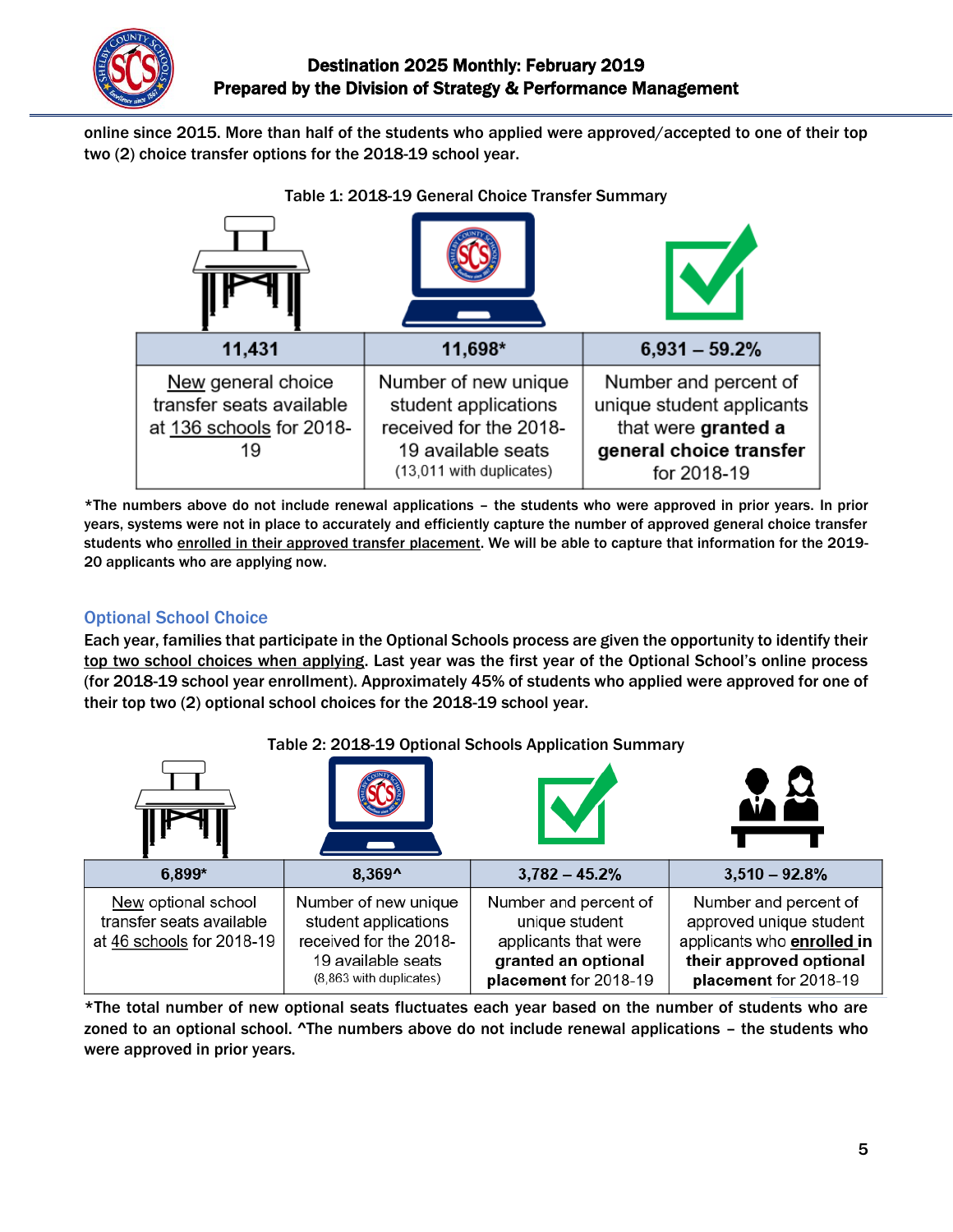

#### Recommendations

As the District continues to compete with Municipal school districts, private schools, and State-run charter schools, we must enhance our communication with parents about school choice, look at the types of schools in our portfolio and work to offer new models that are in demand, and work to increase the number of seats at our high performing optional schools and/or choice transfer schools. We must also move forward with closing low performing charter schools and work to transition those students to higher performing schools.

The District recently put forth a proposal to consolidate, close, and build new schools which will allow resources to be distributed in a way that will allow more students to receive quality instruction and support. The Offices of Optional Schools and Advanced Academics (OSAA) and College, Career, and Technical Education (CCTE) have worked to increase academic and vocational options within schools for students over time. SCS offers Optional programs within some schools, while at others the entire school is Optional, each with a specialized learning focus. In addition, the District invested an additional \$8 million in College, Career, and Technical Education programs this year to fund 48 new programs of study across the District.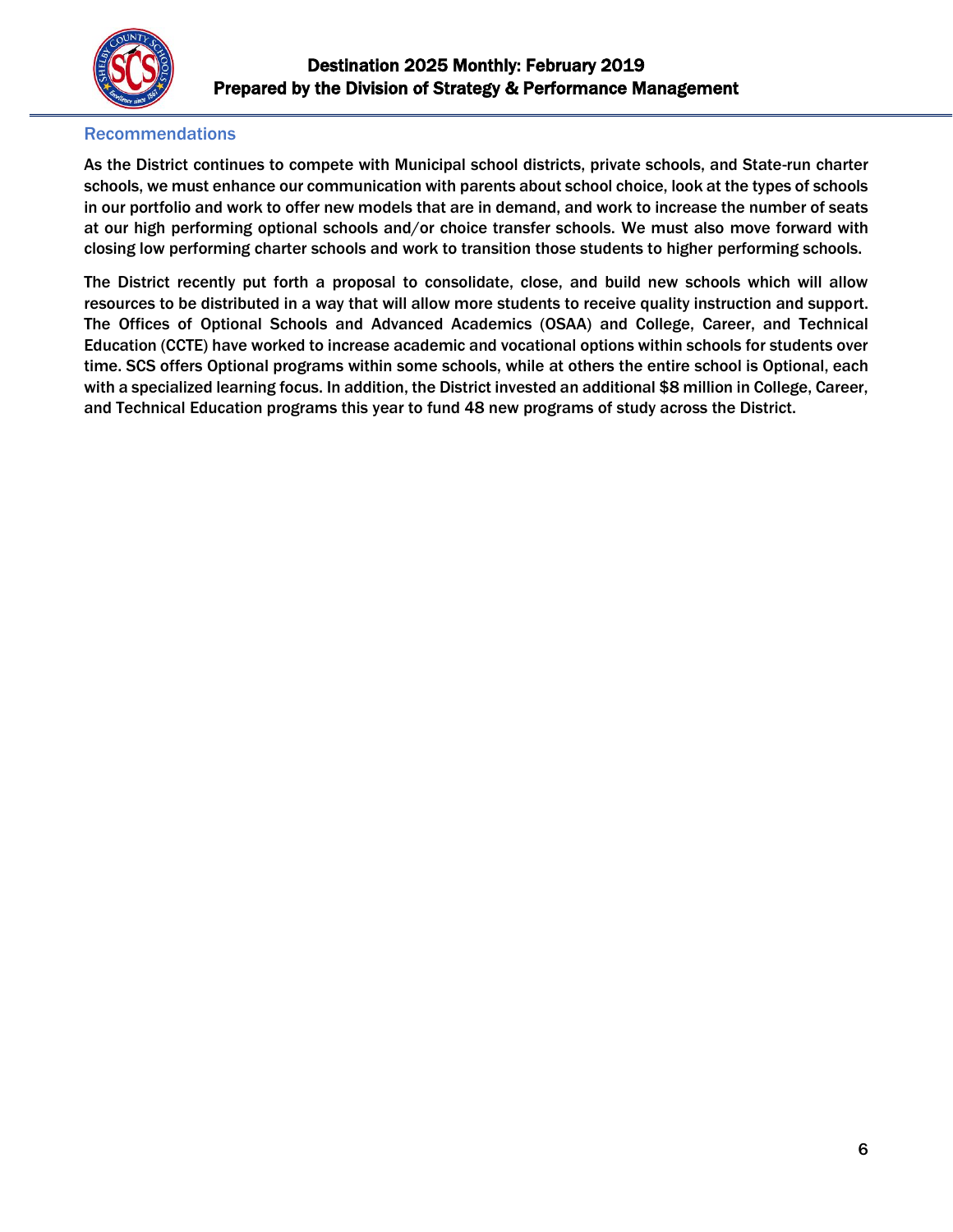

#### Appendix A: Census Data for Estimates

|                                    |         |                                           |         | 2016 ACS, 5YR | 2017 ACS, 5YR |
|------------------------------------|---------|-------------------------------------------|---------|---------------|---------------|
| <b>Census Data</b>                 |         | 2013 ACS, 5YR 2014 ACS, 5YR 2015 ACS, 5YR |         | 11.08.2018    | 01.16.2019    |
| <b>Total Population</b>            | 932,919 | 936,130                                   | 938,069 | 936,990       | 937,847       |
| Under 5 Year                       | 67,307  | 67,703                                    | 67,907  | 67,684        | 67,140        |
| 18+ Years                          | 689,493 | 694,022                                   | 700,148 | 698,020       | 700,242       |
| Ages 5-17                          | 176,119 | 174,405                                   | 170,014 | 171,286       | 170,465       |
| 15 - 19 Years                      | 70,076  | 68,625                                    | 63,739  | 65,545        | 64,295        |
| Per Year Average (estimate)        | 14,015  | 13,725                                    | 12,748  | 13,109        | 12,859        |
| 50% of 18 Year Olds (estimate)     | 7,008   | 6,863                                     | 6,374   | 6,555         | 6,430         |
| Total School-Age Estimate (5 - 18) | 183,127 | 181,268                                   | 176,388 | 177,841       | 176,895       |

### **SCS Enrollment Data (PK-12)**

Target

40-day enrollment 40-day enrollment, Charters only 40-day enrollment, District-managed only (includes PreK)

|   |         | 2014-15, 40-day 2015-16, 40-day 2016-17, 40-day |         | 2017-18, 40-day | 2018-19, 40-day<br>(10.01.18) |
|---|---------|-------------------------------------------------|---------|-----------------|-------------------------------|
|   | 116,013 | 114.534                                         | 109,295 | 111,879         | 111,756                       |
|   | 10,565  | 12,363                                          | 13,400  | 15,109          | 15,966                        |
| d |         |                                                 |         |                 |                               |
|   | 105,448 | 102,171                                         | 95,895  | 96,740          | 95,790                        |

| <b>Market Share Percentages</b> | $2014 - 15$ | 2015-16     | 2016-17 | 2017-18 | 2018-19* |
|---------------------------------|-------------|-------------|---------|---------|----------|
| SCS All Schools                 | 63.4%       | 63.2%       | 62.0%   | 62.9%   | 63.2%    |
| District-Managed                | 57.6%       | 56.4%       | 54.4%   | 54.4%   | 54.2%    |
| <b>Charter Schools</b>          | 5.8%        | $6.8\%$     | 7.6%    | 8.5%    | 9.0%     |
| Toract.                         |             | $-6$ croudo |         |         |          |

=formula